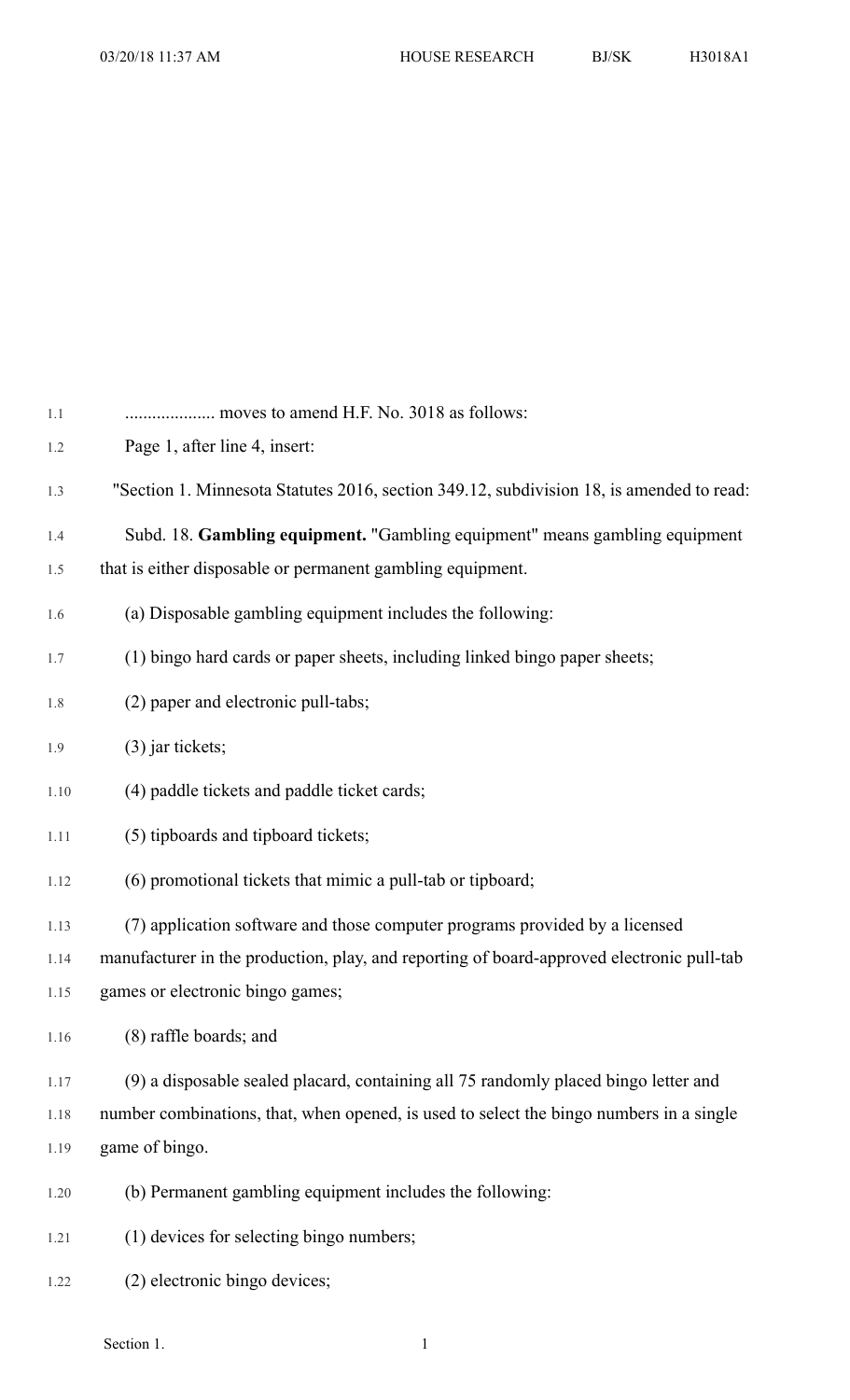2.1 (3) electronic pull-tab devices; 2.2 (4) pull-tab dispensing devices; 2.3 (5) programmable electronic devices that have no effect on the outcome of a game and 2.4 are used to provide a visual or auditory enhancement of a game; 2.5 (6) paddlewheels, whether manually spun or electronic simulated paddlewheel systems 2.6 that control the random generation of winning numbers or symbols and devices that accept 2.7 player bet selections and transmit those selections to a central system that determines which 2.8 wagers have won or lost and how much the wins are awarded; 2.9 (7) paddlewheel tables upon which wagers are made manually or electronically; and 2.10 (8) electronic raffle selection systems. 2.11 **EFFECTIVE DATE.** This section is effective the day following final enactment. 2.12 Sec. 2. Minnesota Statutes 2016, section 349.12, subdivision 28a, is amended to read: 2.13 Subd. 28a. **Paddle ticket.** "Paddle ticket" means a preprinted ticket that can be preprinted 2.14 by a licensed manufacturer used to place wagers on the spin of a manually spun paddlewheel 2.15 or a paper ticket printed by a board-approved and registered point-of-sale system that is 2.16 located at an approved site and used with an electronic simulated paddlewheel that is not 2.17 used with an electronic paddlewheel table. Point-of-sale printed tickets record and summarize 2.18 all players' wagers for up to ten consecutive spins. For electronic paddlewheel systems not 2.19 using a electronic paddlewheel table, prizes are awarded to those presenting original printed 2.20 tickets with winning selections that match the electronically saved record for the ticket 2.21 presented. When used with an approved electronic paddlewheel table, wherein all wagers 2.22 and resulting payouts are electronically recorded, a paddle ticket may be an electronic virtual 2.23 image of a chip or ticket so long as the value of all chips or tickets in a player's account are 2.24 of the same value recorded prior to any of that player's chips being placed into play. Upon 2.25 quitting play, a secured printed voucher would be provided for redemption of outstanding 2.26 balances owed from play on an electronic paddlewheel table. 2.27 **EFFECTIVE DATE.** This section is effective the day following final enactment. 2.28 Sec. 3. Minnesota Statutes 2016, section 349.12, subdivision 28b, is amended to read: 2.29 Subd. 28b. **Paddle ticket card.** "Paddle ticket card" means a card to which detachable 2.30 paddle tickets are attached used in conjunction with a manually spun paddlewheel. Paddle 2.31 tickets used with electronic wheels printed and recorded at the site by an approved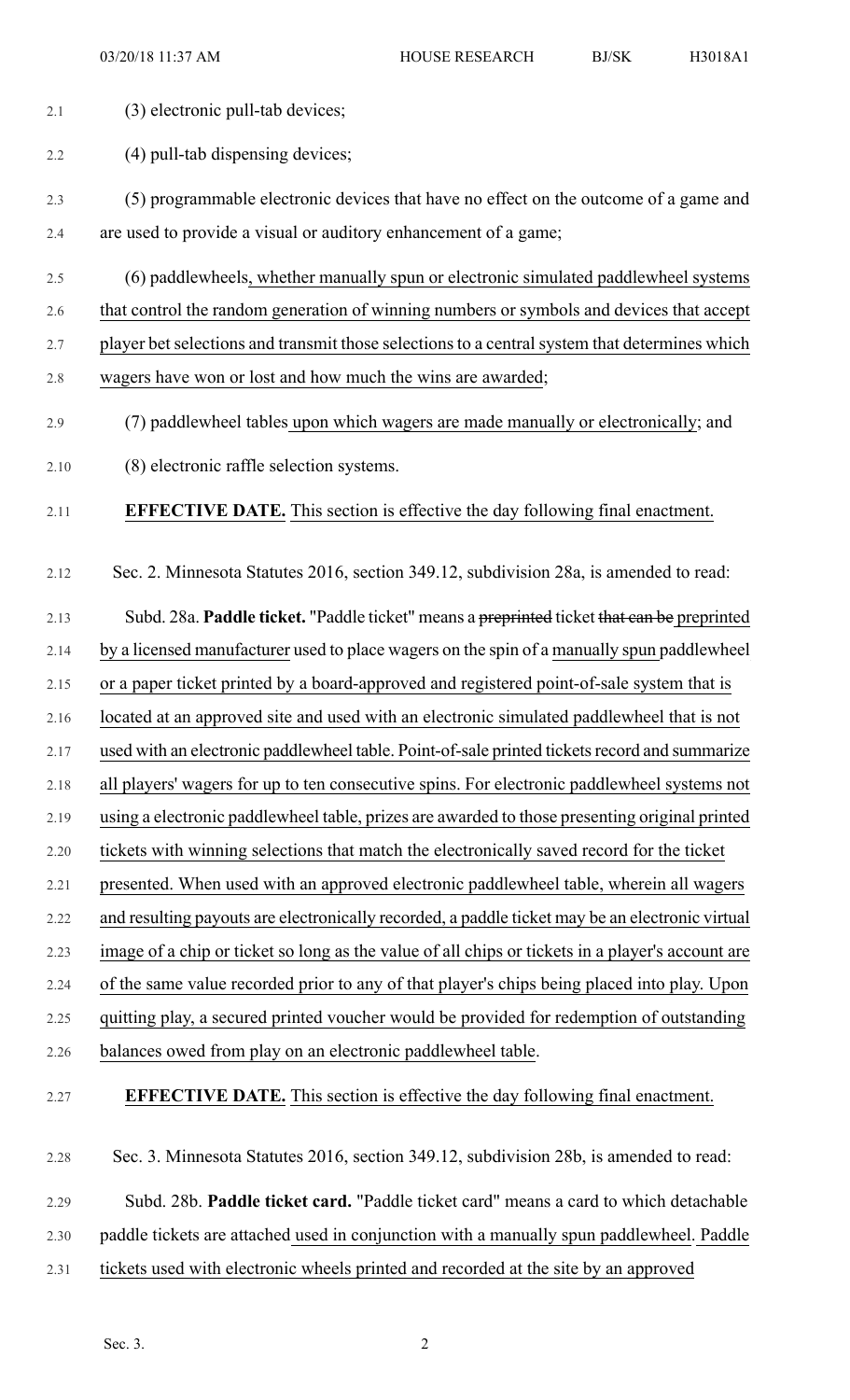3.1 point-of-sale system or electronic paddle tickets or chips used with an electronic paddlewheel 3.2 table are not required to be used with or attached to a paddle ticket card. 3.3 **EFFECTIVE DATE.** This section is effective the day following final enactment. 3.4 Sec. 4. Minnesota Statutes 2016, section 349.12, subdivision 29, is amended to read: 3.5 Subd. 29. **Paddlewheel.** "Paddlewheel" means a vertical wheel marked off into sections 3.6 containing one or more numbers or symbols, and which, after being turned or spun, uses a 3.7 pointer or marker to indicate winning chances, and may only be used to determine a winning 3.8 number or numbers, or symbol or symbols, matching a winning paddle ticket purchased by 3.9 a player. A paddlewheel may be an electronic device thatsimulates a paddlewheel including 3.10 computers and software that control the random outcome graphically displayed on an 3.11 electronic simulated paddlewheel. An electronic simulated paddlewheel may have up to 3.12 three independent rings that simultaneously spin as one spin event. No computer controlling 3.13 the random outcome for more than one electronic simulated paddlewheel shall activate or 3.14 enable subsequent spins on any electronic simulated paddlewheel of the same graphic style 3.15 within three minutes of a previous spin except when the computer is controlling the random 3.16 outcome of electronic simulated paddlewheels used with an approved electronic paddlewheel 3.17 table. All electronic paddlewheel tables must allow for at least three simultaneous players. 3.18 All electronic paddlewheel tables must be operated by a person not playing the game. The 3.19 persons operating the tables shall determine when the table is locked from further wagering, 3.20 when a spin is called, and when a table is open for wagering. No paddlewheel may be 3.21 player-activated or be a single-player terminal. 3.22 **EFFECTIVE DATE.** This section is effective the day following final enactment. 3.23 Sec. 5. Minnesota Statutes 2016, section 349.151, subdivision 4a, is amended to read: 3.24 Subd. 4a. **Paddlewheel rules operations and electronic game simulation.** (a) The 3.25 board shall promulgate rules governing paddlewheels for operation procedures, internal 3.26 control standards, posted information, records, and reports. The board shall also adopt rules 3.27 governing electronic simulated paddlewheels including the manufacture, production, 3.28 operation procedures, internal control standards, posted information, records, and reports. 3.29 (b) Before authorizing the lease or sale of electronic simulated paddlewheels and 3.30 electronic paddlewheel systems, the board may examine electronic simulated paddlewheel 3.31 and electronic paddlewheel systems, including all associated devices. The board may contract 3.32 for the examination of the electronic simulated paddlewheel game systems and devices and 3.33 may require a working model to be transported to locations the board designates for testing,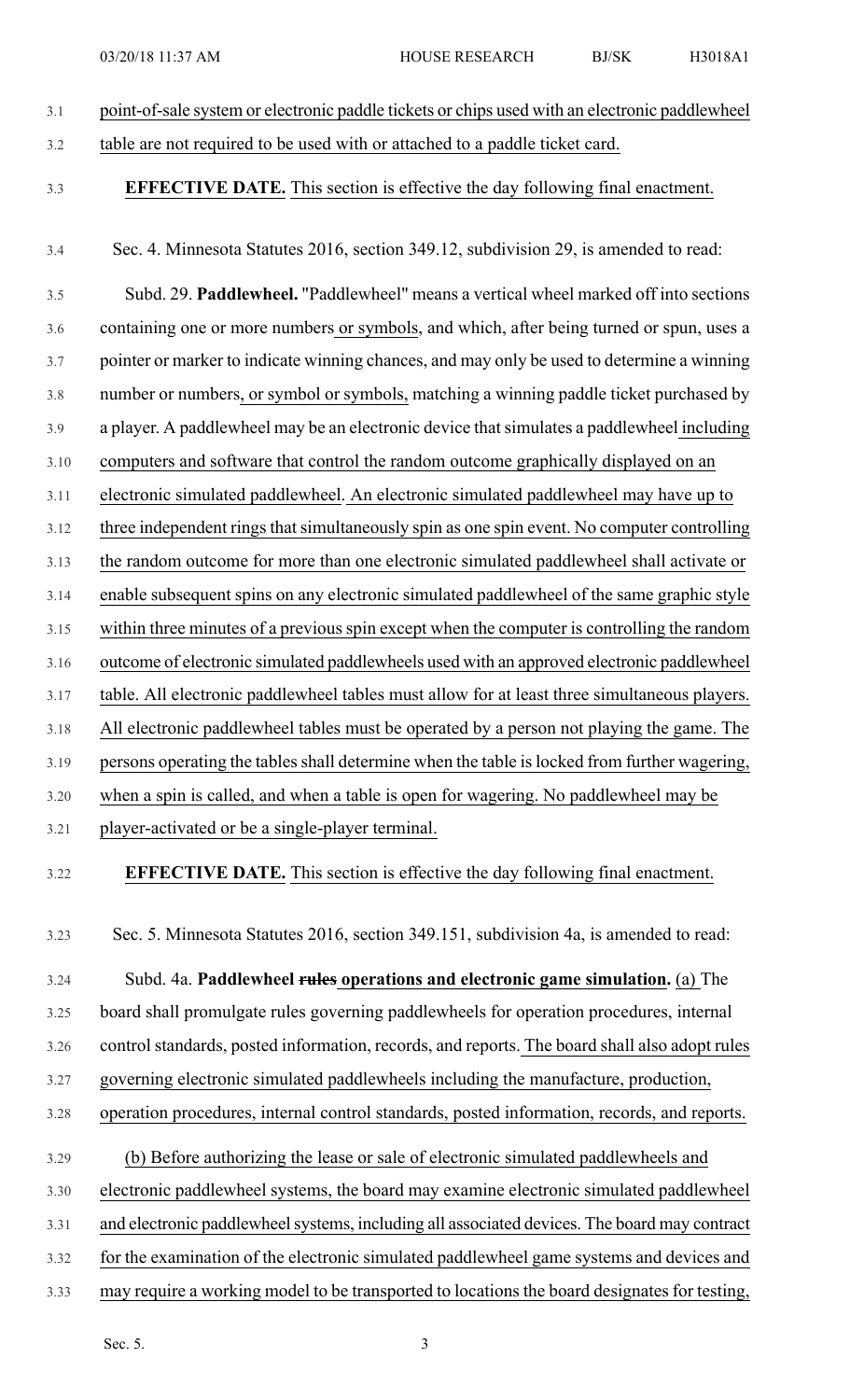| 4.1  | examination, and analysis. The manufacturer must pay all costs of any testing, examination,     |
|------|-------------------------------------------------------------------------------------------------|
| 4.2  | analysis, and transportation of the model. The system, and all particular games to be offered   |
| 4.3  | by the system, must be approved by the board before it is used in the state and must have       |
| 4.4  | the capability to permit the board to electronically monitor its operation and internal         |
| 4.5  | accounting systems.                                                                             |
| 4.6  | (c) The board may require a manufacturer in paragraph (b) to submit a certificate from          |
| 4.7  | an independent testing laboratory approved by the board to perform testing services stating     |
| 4.8  | that the equipment has been tested, analyzed, and meets the standards required by applicable    |
| 4.9  | board rules.                                                                                    |
| 4.10 | (d) The board, or the director if authorized by the board, may require the deactivation         |
| 4.11 | of an electronic simulated paddlewheel for violation of a law or rule and to implement any      |
| 4.12 | other controls deemed necessary to ensure and maintain the integrity of electronic simulated    |
| 4.13 | paddlewheels, electronic paddlewheel systems, and associated devices.                           |
| 4.14 | <b>EFFECTIVE DATE.</b> This section is effective the day following final enactment.             |
| 4.15 | Sec. 6. Minnesota Statutes 2016, section 349.211, subdivision 2b, is amended to read:           |
| 4.16 | Subd. 2b. Paddlewheel prizes. The maximum cash prize which that may be awarded                  |
| 4.17 | for a paddle ticket is \$70. from an individual wager on a paddlewheel of \$1 or less is \$500. |
| 4.18 | The maximum cash prize that may be awarded from an individual wager of more than \$1            |
| 4.19 | but not exceeding \$2 is \$1,000. An organization may not sell any paddle ticket an individual  |
| 4.20 | wager on a paddlewheel for more than \$2, and no person may wager more than \$50 on any         |
| 4.21 | spin of a paddlewheel.                                                                          |
| 4.22 | <b>EFFECTIVE DATE.</b> This section is effective the day following final enactment.             |
| 4.23 | Sec. 7. Minnesota Statutes 2016, section 609.76, subdivision 8, is amended to read:             |
| 4.24 | Subd. 8. Value of chips or tokens. The value of chips or tokens approved for use in a           |
| 4.25 | game designed to be played with or operated by chips or tokens, as the term "value" is used     |
| 4.26 | in section 609.52, is the amount or denomination shown on the face of the chip or token         |
| 4.27 | representing United States currency. Chips used in tournament play at a card club at a class    |
| 4.28 | A facility have no United States currency value. Virtual chips or virtual tickets represented   |
| 4.29 | by chip or ticket images used with an electronic paddlewheel table are not required to have     |
| 4.30 | the value posted on the virtual chip or ticket image provided that:                             |
| 4.31 | (1) all virtual chips or tickets issued and possessed by a player are of the same value,        |
| 4.32 | determined by the player at the time of first purchase; and                                     |
|      |                                                                                                 |